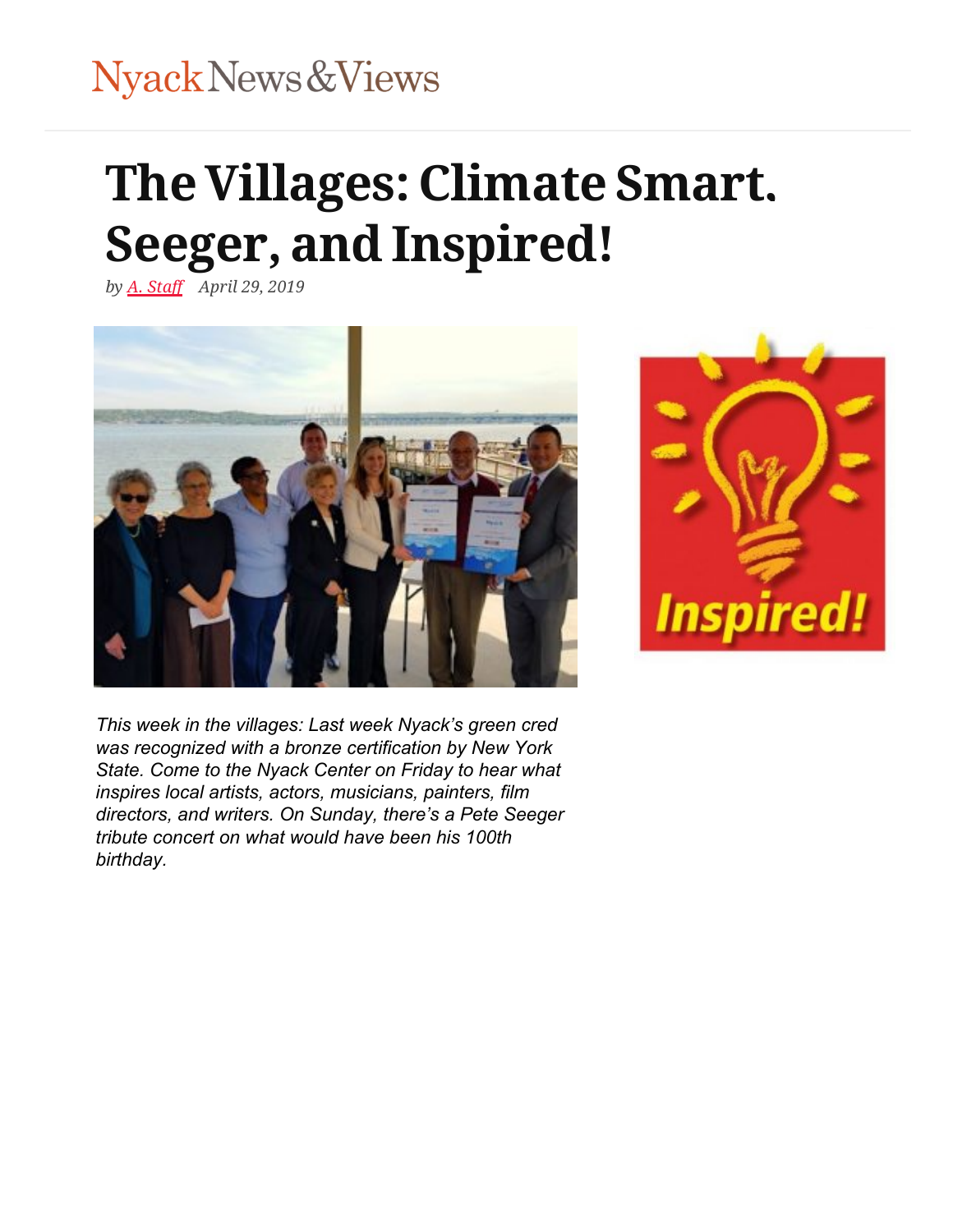*The NYS Department of Environmental Conservation awarded Nyack a bronze award for its green initiatives at a press conference in Memorial Park on April 25. The Climate Smart Communities Certification program recognizes greenhouse gas emission reductions and adaptations to a changing climate. The Village of Nyack joins 23 certified Climate Smart Communities previously designated by the NYS DEC. Read what Nyack Mayor Don Hammond had to say about the village's receiving bronze certification by the DEC.*

*Get Inspired! by Your Neighbors*

*Have you ever wondered what inspires creative people? On May 3 at 8pm at the Nyack Center, 16 local artists from a variety of disciplines will share sources of their inspiration, using only 10 slides and 20 seconds per*

*slide. It's a fascinating, fast-paced window into the creative mind. P[erformance a](https://nyack-ny.gov/prod/wp-content/uploads/2019/04/final-budget-2019-2020.pdf)rt about art. Participants include documentary filmmaker John Borst, tastemaker Michael Bruno, Cuban percussionist Mayra Casales, jazz drummer Ethan Cohen, film director Sarah Mondale, and more. Tickets are \$25 for Rivertown Film members and\$30 general admission and may be purchased at rivertownfilm.org. Final 2019-20 Budget*

*Curious about how your money is being spent? The 2019-20 budget for the Village of Nyack has now been finalized and is available on the nyack-ny.gov website.*

*Summer Food Program Employment Opportunities*

*The Village of Nyack Summer Food Program is accepting applications for a Summer Food Program Site [Super](https://web.whatsapp.com/send?text=The%20Villages%3A%20Climate%20Smart%2C%20Seeger%2C%20and%20Inspired%21%20https%3A%2F%2Fnyacknewsandviews.com%2F2019%2F04%2Fvillages-tributes-inspiration%2F)visor and two Summer Food Program Helpers for the program at Waldron Terrace, Valley Cottage Elementary, and Nyack Center. The program will run Monday – Friday*

*7:30a-1:30p from July 1-August 30. Different sites have slightly different hours and dates. Visit the Village of Nyack Facebook page for job requirements and more information.*

*Village of South Nyack Musical Tribute to Pete Seeger*



Photo credit: Anthony Pepitone

*Legendary musician, singer, songwriter, and environmental activist, would have been 100 years old on May 3. He was was born in NYC but as a child lived with his family in South Nyack. He said being here was why he developed a deep love and appreciation for the Hudson River. He lived most of his life in the Hudson Valley and became committed to protecting our river. He founded the Hudson River Sloop Clearwater that sails the Hudson today.*

*A prolific songwriter and singer, he is remembered for "If I had a Hammer," "Where Have All the Flowers Gone," "Turn! Turn! Turn!", and many other songs. His recorded version of Woody Guthrie's "This Land is Your Land" sold millions of copies. He was the winner of several Grammy Awards.*

*To honor Pete Seeger's accomplishments and his contributions to protecting our river, bring a chair or a blanket to the South Nyack Franklin Street Park on Sunday, May 5 from 6–8p for a Musical Tribute for Pete Seeger. Performers will include Leo Vera (with Steve White), Pat Keating, the Compton Maddux Band (w Steve Adler and Ian Moore) and Cool Mess (Pam Hudson and Michelle Solomon). Town of Clarkstown*

*Carry the Load – Congers Rally- Monday, April 29*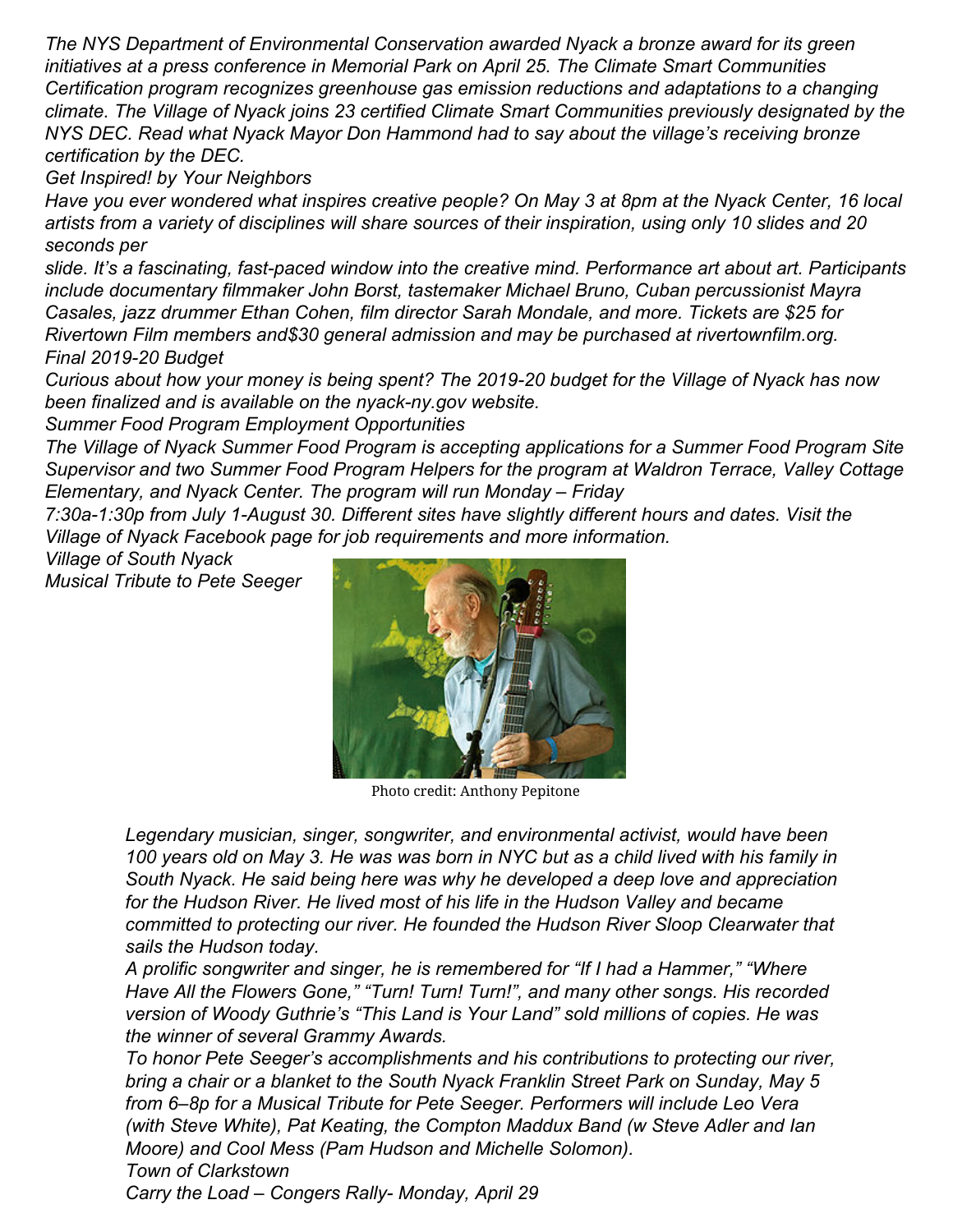*Carry the Load is a national not-for-profit organization founded by veterans to restore the true meaning of Memorial Day with its annual National Relay that travels 2,100 miles, from West Point to Texas, carrying the American flag. Join the Carry the Load East Coast National Relay Team for a mile-long walk into Congers Station Park. For those that would like to walk with the American Flag into the Town of Congers, please meet at Old Haverstraw Rd and Patricia Ave at 6:15p. If you would like to join the event but not walk, please meet at 5:30p at Congers Station Park for a barbecue, music, and kid-friendly fun while cheering the walkers on as they enter the park around 7p. From there, the American flag will continue with other walkers on its 2,100-mile trek to Dallas, Texas. Carrytheload.org has more information about the East Coast route as it passes by Jackson Hose #3, 86 Catherine St, Nyack.*

*How to Help Victims of the Mountainview Condos Fire*

*On April 14 there was a devastating fire affecting 16 families at the Mountainview Condos in Valley Cottage. The Rockland County Voluntary Organizations Active in Disasters (RCVOAD) is helping the displaced residents of Mountainview with food, clothing, and counseling and they have set up and opened the Rockland County Disaster Relief Fund to collect money for the victims of the fire. One hundred percent of the funds collected will go directly to the victims of the fire. To donate, visit United Way's website (www.uwrc.org) and click on "donate" or call the organization at 845-358-8929. Clarkstown Military Banner Program*

*Consider honoring a loved one who has served or is currently serving in the military with a military tribute banner. The banners will be displayed on the light posts in the various hamlet centers from Memorial Day to Veterans Day. The banners are a small way to acknowledge the sacrifice these troops have made serving our community and our country. The cost to sponsor a banner is \$150 and the deadline is May 1, 2019. Visit*

*www.militarytributebanners.org or call the Supervisor's office at 845-639-2050 for more information.*

#### *Lifeguards Wanted*

*The Town of Clarkstown is looking to hire lifeguards for the 2019 summer season. Applicants must be at least 16 years-old and have current Lifeguarding and CPR/AED certifications. Pay rate:\$12.00/hour, \$14.00 with Water Safety Instruction. For more information, and for an application, call 845-639-6200, or visit town.clarkstown.ny.us.*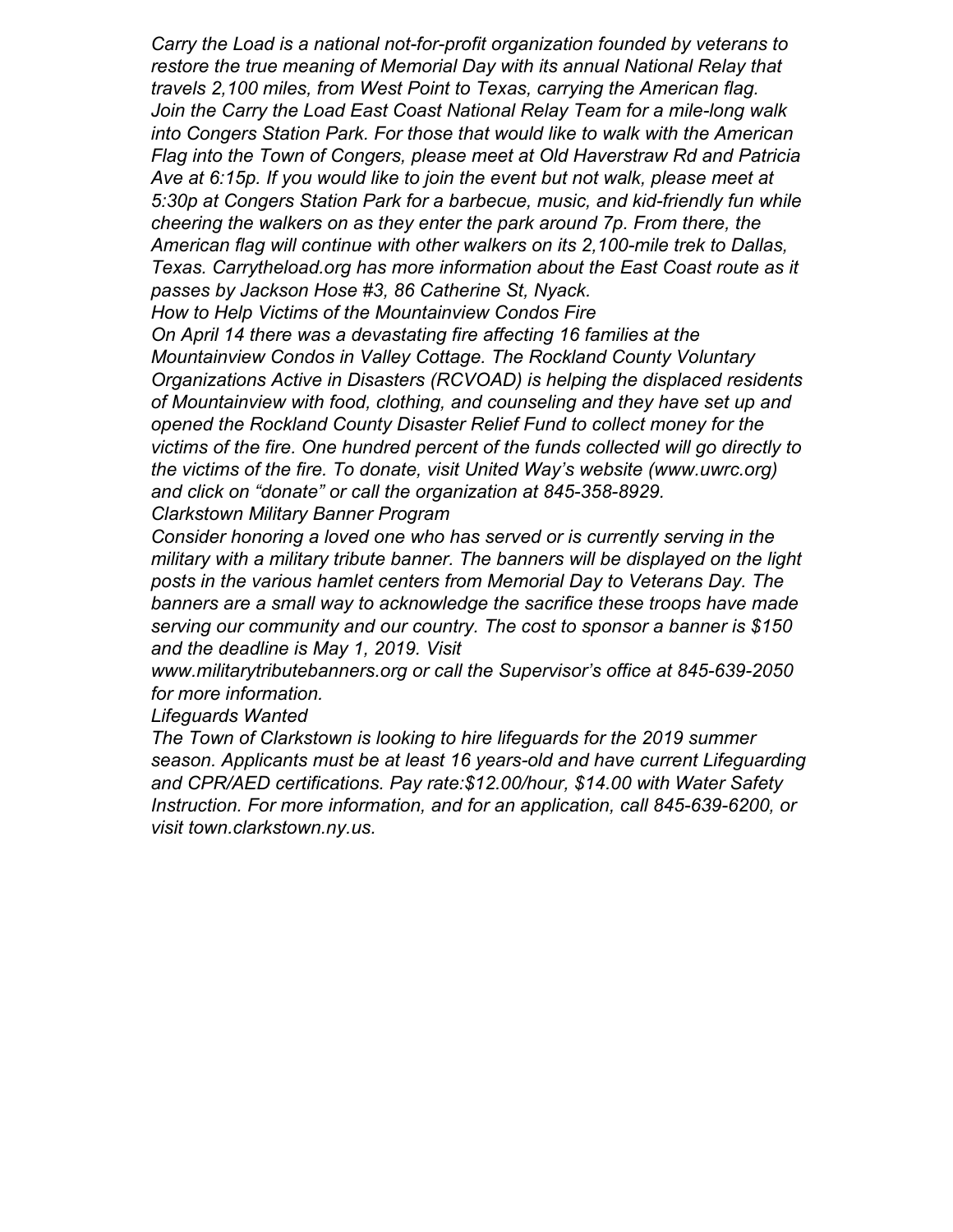# **Town of Orangetown**

#### **Request for Proposals for the Potential Town Hall Expansion**

The Town of Orangetown is seeking proposals from qualified architectural firms for comprehensive architectural and engineering services, including structural, mechanical, plumbing, electrical, civil engineering, and other specialty services, such as IT and AV consulting. Interested firms are invited to view and respond to the **Request for Proposal** by the deadline of May 1, 2019 at 10:30a.

# **Rockland County**

#### **New Guidelines Regarding the Measles Outbreak**

[Re](https://web.whatsapp.com/send?text=The%20Villages%3A%20Climate%20Smart%2C%20Seeger%2C%20and%20Inspired%21%20https%3A%2F%2Fnyacknewsandviews.com%2F2019%2F04%2Fvillages-tributes-inspiration%2F)cently, Rockland County Executive Ed Day and Commissioner of Health Dr. Patricia Schnabel Ruppert issued new Commissioner's Orders that will be used moving forward to contain the ongoing measles outbreak. The requirements of the two new Commissioner's Orders may be found at [rocklandgov.com.](http://rocklandgov.com/departments/county-executive/press-releases/2019-press-releases/new-commissioners-orders-issued/)

#### **T.E.E.N. Works Program Now Accepting Applications for 2019 Summer Session**

The Rockland County Youth Bureau is now accepting applications for the 2019 summer session of the T.E.E.N. Works (Teen Employment Education Network) program. T.E.E.N. Works is a workforce preparation and placement program that combines summer work experience with career and life skills training. Designed for youth between the ages of 15 and 20, the four-week program offers pre-employment training and possible job placement upon successful completion. The mission of T.E.E.N. Works is to assist our teens and young adults in growing into successful, contributing members of our local workforce with strong goals for their future.

Applications for T.E.E.N. Works are currently available at [rocklandgov.com,](http://rocklandgov.com/files/8215/5431/6544/TEEN_Works.pdf) at the offices of the Rockland County Youth Bureau in Pomona, or can be requested by emailing [RCYB@co.rockland.ny.us](mailto:RCYB@co.rockland.ny.us).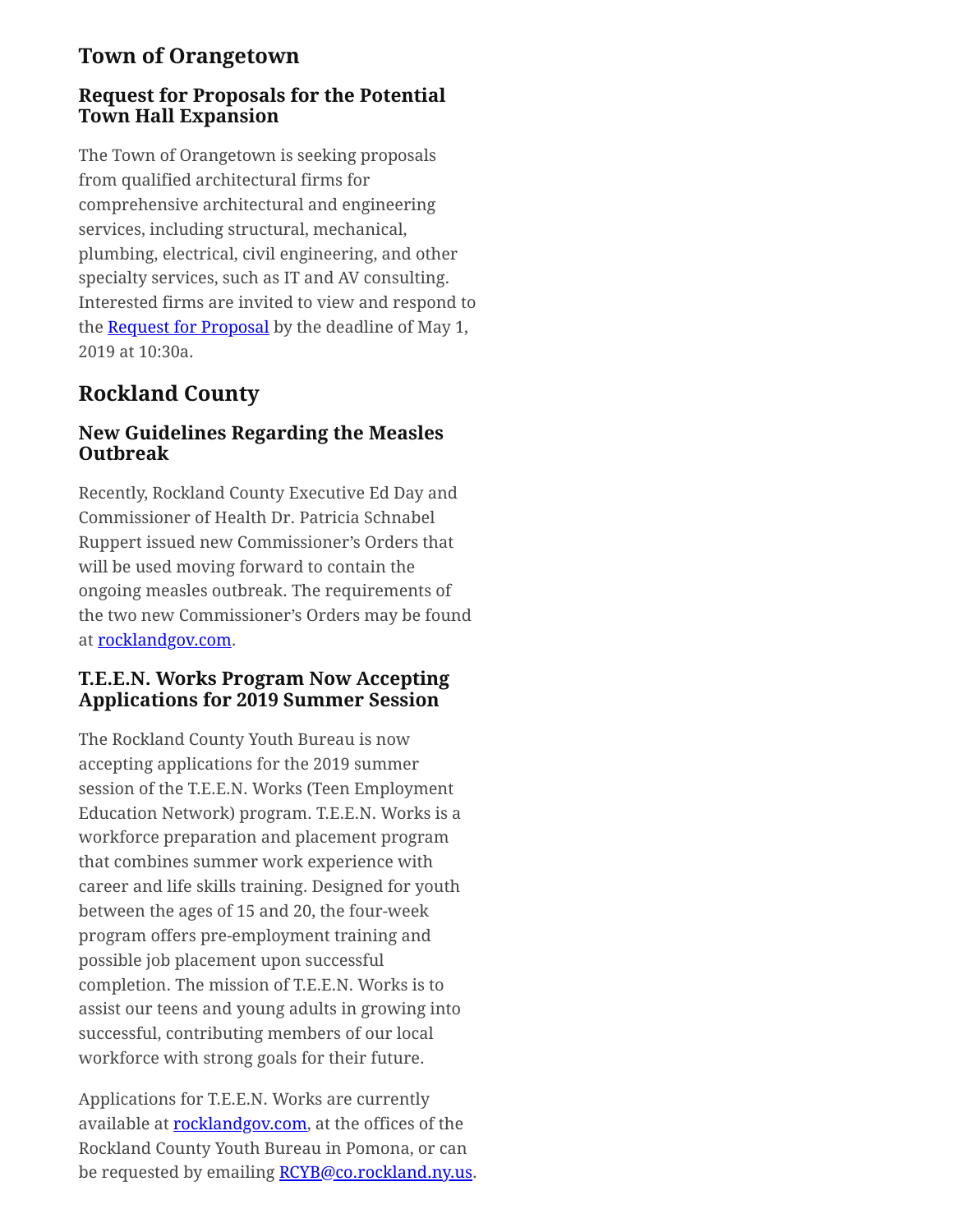The deadline for submitting an application is June 10, 2019. For more information about T.E.E.N. Works, visit [rocklandgov.com](http://rocklandgov.com/departments/youth-bureau/) or contact the Rockland County Youth Bureau at (845) 364-2929.

# **News from Congresswoman Nita Lowey's Office**

#### **2019 Congressional Art Competition**

The Congressional Art Competition is a nationwide high school visual art competition to recognize and encourage artistic talent in each congressional district. Each spring, students submit entries to their representative's office, and panels of district artists select the winning entries. Winners are recognized both in their districts and at an annual awards ceremony in June in Washington, DC. The winning works are displayed for one year in the U.S. Capitol.

All entries must be submitted to Congresswoman Lowey's New City office by Monday, April 29, 2019. Students may submit their two-dimensional artwork and release form by mail or in person on weekdays between the hours of 9a and 6p The competition is open to high school students who live in the 17th Congressional District only. The judged competition will take place Monday, May 6. In addition to having their work displayed in the U.S. Capitol, the first-place winner will also be invited to attend a reception in Washington, DC, and to meet with Congresswoman Lowey and other nationwide winners. More information and guidelines about the competition may be found at [lowey.house.gov.](https://lowey.house.gov/constituent-services/students/congressional-art-competition)

# **Mario Cuomo Bridge News**

# **Overnight Lane Closures on Thruway**

Tappan Zee Constructors (TZC) is scheduled to install communications equipment near the New York State Thruway (I-87/I-287) in T arrytown this week. The work will necessitate overnight lane closures on the Thruway in both directions

Specific lane closure times are listed in the chart below.